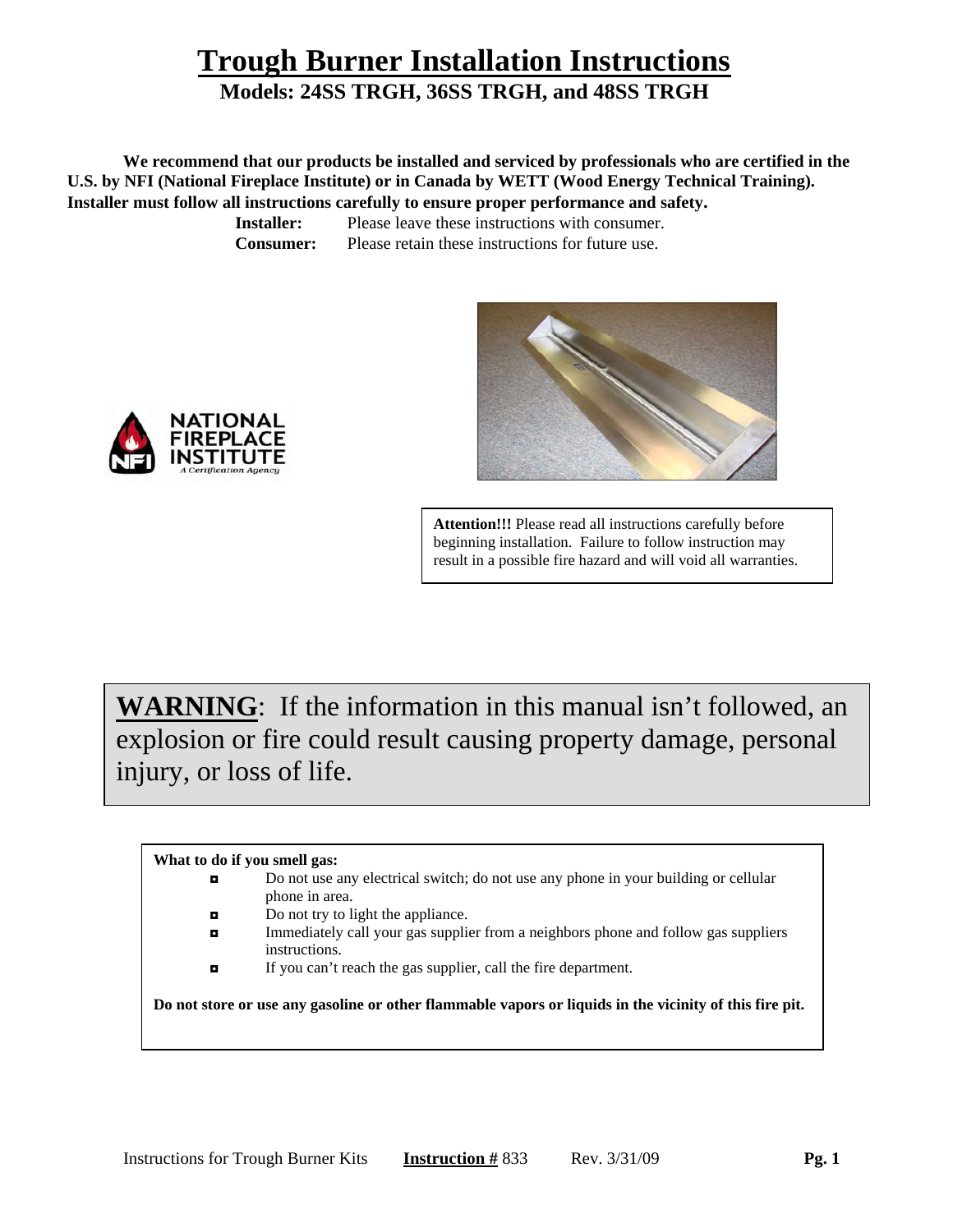### **WARNING: Burners must be used OUTDOORS ONLY or in a well ventilated space.**

The installation must conform with local codes or, in the absence of local codes, in the National Fuel Gas Code ANSI Z223.1 or CAN/CGA-8149.1, National Gas installation Code Or CAN/CGA-B149.2, Propane installation code.

**IMPORTANT:** Installation of this unit should be done by a qualified installer, service agency or gas supplier.

The appliance and its manual valve must be disconnected from the gas supply piping system during any pressure testing.

The Burner must be isolated from the gas supply piping system by closing the manual control valve during pressure testing that equal to or less then ½ PSIG.

Note: All new LP cylinders may contain water, air or other contaminates. It is crucial that these substances be released before filling the cylinder and placing into service. Water vapor present in the gas vapor may cause the regulator to freeze up and cause an interruption to the gas flow. This interruption will cause the appliance to shut down. To prevent this from occurring, it is essential that a qualified technician always purge a new tank thoroughly before placing it into service. It is recommended that cylinders that have not been used for extend Periods of time also be purged before use.

- $\blacksquare$  Never leave the appliance unattended during operation.
- ◘ Clothing and flammable materials should not be placed on or near the Fire Pit.
- ◘ Children should be supervised when they are in the vicinity of the Fire Pit.
- ◘ Installation or repair should be done by a qualified service technician. The Fire Pit should be inspected before use and annually by a qualified service technician.
- $\blacksquare$  Inspect the fuel supply connection (including all quick disconnect hoses) before the use of this Burner.
- ◘ If there is any evidence of excessive abrasion or wear, the hose must replaced prior to operation.
- ◘ The pressure regulator and hose assembly supplied with the LP Conversion (FPLP) must be used.
- ◘ The LP gas supply cylinder used with LP models must be constructed and marked in accordance with the specifications for LP gas cylinders of the US Department of Transportation.
- ◘ The LP gas cylinder supply system must be arranged for vapor withdrawal.
- ◘ When not using the LP cylinder the LP gas must be turned off at the supply.

### **MAXIMUM BTU INPUT**

The maximum Btu input of any of our burners is determined by the hub size- $\frac{1}{2}$ " hub. Here are the maximum Btu ratings:

|                   | <b>Natural Gas</b> $(1/4$ PSI or 4" W/C) | <b>LP Gas</b> $(1/2 \text{ PSI or } 14$ " W/C) |
|-------------------|------------------------------------------|------------------------------------------------|
| $\frac{1}{2}$ Hub | 150,000 Btu                              | 290,000 Btu                                    |

 In all reality, it is practically impossible to reach these maximums. The capacity will be reduced by **several factors in the fuel supply system** such as: Capacity of incoming system to meter, capacity of valve, line pressure, size of pipe, length of run, number of turns, LP orifice / air mixer, and altitude.

It is always best to consult your plumber to ensure you have adequate supply.

Instructions for Trough Burner Kits **Instruction #833** Rev. 3/31/09 **Pg. 2**